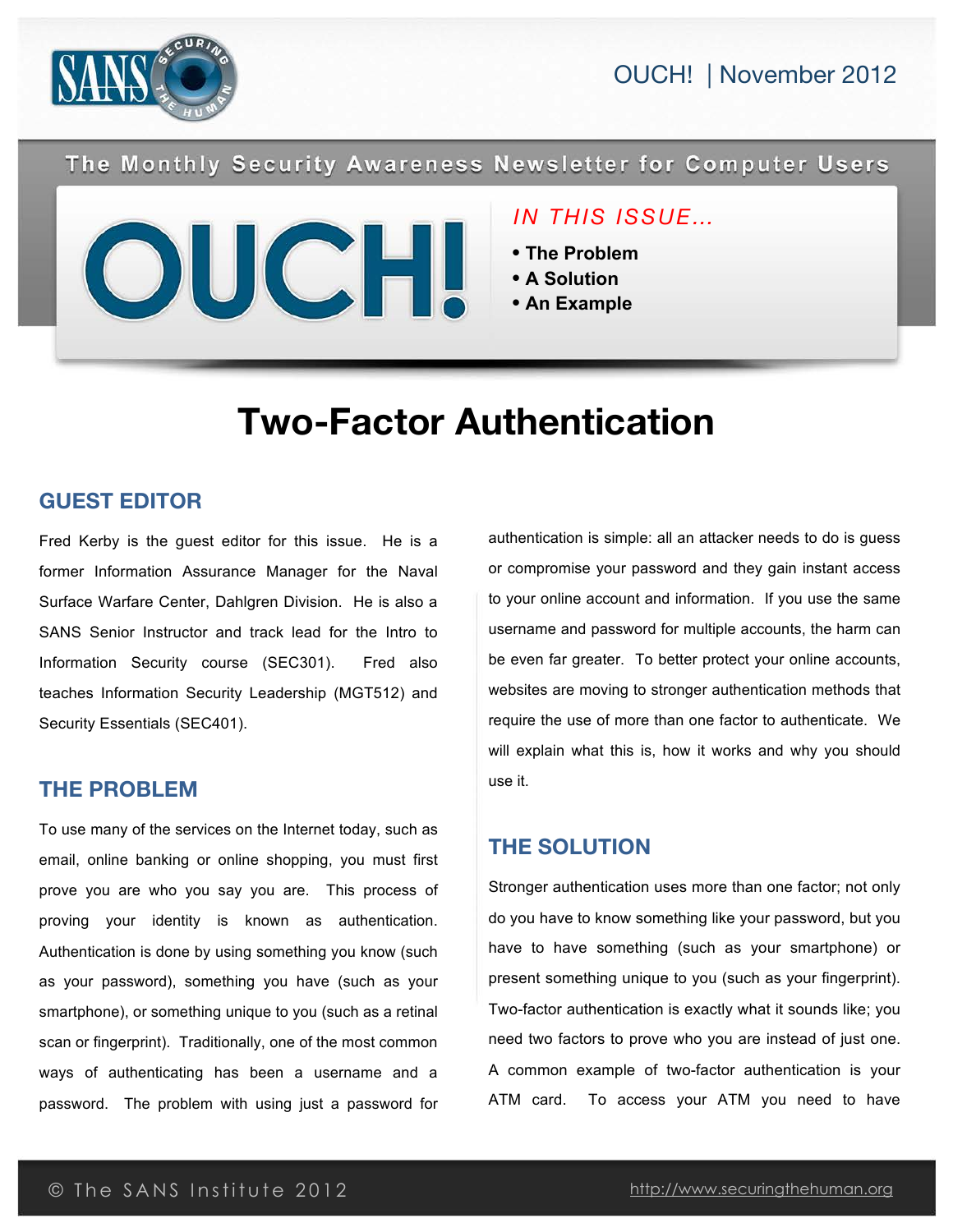# OUCH! | November 2012



# **Two-Factor Authentication**

something (your ATM card) and you need to know something (your PIN). If an attacker steals your ATM card, it does them no good unless they also know your PIN (which is why you never want to write your PIN on the card). By requiring two factors for authentication you are better protected as opposed to just one.

Two-factor authentication works online in a manner similar to your ATM card and PIN combination. You use your username and password when you want to access your online accounts. However, after you successfully enter the correct password, instead of going directly to your accounts the site requires a second factor of authentication, such as a verification code or your fingerprint. If you do not have the second factor then you are not granted access. This second step protects you. If an attacker has compromised your password, you and your account are still safe, as the attacker cannot complete the second step without having the second factor.

#### **EXAMPLES**

Let's walk through an example of how two-factor authentication can work. One of the most widely used online services is Gmail. Many people authenticate to their Gmail account or other Google services with their username and password. Google now offers improved security with two-factor authentication, or what Google calls two-step verification. Google's two-step verification requires two things for authentication: your password



*Use two-factor authentication whenever possible, it is one of the strongest ways to protect access to your accounts and information.*

(something you know) and your smartphone (something you have). To prove you have your smartphone, Google will send it a one-time verification code via SMS that is unique for you (note that messaging charges may apply; check your service plan for information). You then enter the code. Also, if you prefer, instead of Google sending you the one-time verification code via SMS, you can install an app that generates the unique code for you. This way you do not even need access to your service